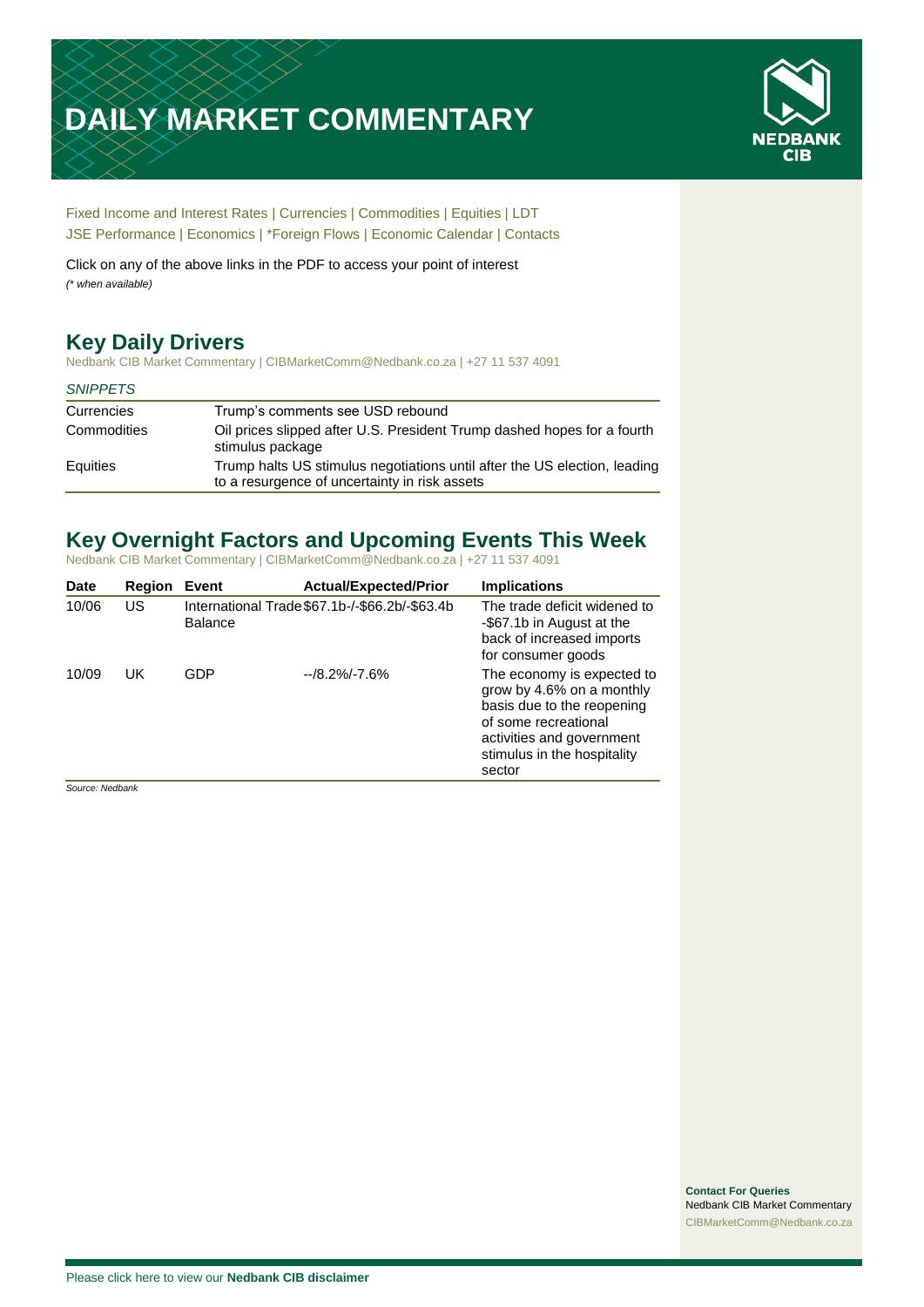#### <span id="page-1-0"></span>**Fixed Income and Interest Rates**

Bond flow sales |+2711 535 4021 | Corporate Money Markets | +2711 535 4007 | Business Bank Money Markets | +2711 535 4006

|                                 |                   | Δ       | Δ                | Δ          | Δ         | <b>MTD</b> trend |
|---------------------------------|-------------------|---------|------------------|------------|-----------|------------------|
| <b>Bonds</b>                    | Last price        | 1d      | <b>MTD</b>       | <b>YTD</b> | 12Month   |                  |
|                                 | %                 | bps     | bps              | bps        | bps       |                  |
|                                 |                   |         |                  |            |           |                  |
| R208-0,5 yrs                    | 3,60              | $-0.05$ | 2,55             | $-314,35$  | $-303,85$ | ۸                |
| R186-6,2 yrs                    | 7,26              | $-0,00$ | 5,40             | $-98,80$   | $-94,50$  | ۸                |
| R2030-9,3 yrs                   | 9,54              | $-0,05$ | 12,15            | 52,25      | 66,05     | ۸                |
| R2048-27,4 yrs                  | 11,79             | $-0,00$ | 24,20            | 171,40     | 196,10    | φ                |
| US 10 yr                        | 0,75              | 1,49    | 6,62             | $-116,82$  | $-80,86$  | ۸                |
| <b>UK 10 yr</b>                 | 0,29              | $-0,10$ | 5,80             | $-53,50$   | $-15,60$  | ۸                |
| German 10 yr                    | $-0,51$           | 0,30    | 1,50             | $-32,20$   | 7,90      | φ                |
| Japan 10 yr                     | 0,04              | $-0,40$ | 1,90             | 4,60       | 25,70     | φ                |
|                                 |                   | Δ       | Δ                | Δ          | Δ         | <b>MTD</b> trend |
| <b>Money Market</b>             | <b>Last price</b> | 1d      | <b>MTD</b>       | <b>YTD</b> | 12Month   |                  |
|                                 | $\frac{9}{20}$    | bps     | bps              | bps        | bps       |                  |
| SA repo rate                    | 3,50              | 0,00    | 0,00             | $-300,00$  | $-300,00$ | ۰                |
| SA prime rate                   | 7,00              | 0,00    | 0,00             | $-300,00$  | $-300,00$ | ۰                |
| SA CPI (MTD = previous month)   | 3,10              |         | $-10,00$         | $-90,00$   | $-120,00$ | ψ                |
| SA 3m JIBAR                     | 3,36              | 0,00    | 0,80             | $-344,20$  | $-341,70$ | ۸                |
| SA 3m NCD                       | 3,38              | 2,50    | 2,50             | $-345,00$  | $-341,25$ | ۸                |
| SA 6m NCD                       | 3,40              | 0,00    | $-2,50$          | $-392,50$  | $-385,00$ | ψ                |
| SA 12m NCD                      | 3,58              | 0,00    | $-1,25$          | $-405,00$  | $-402,50$ | ψ                |
| US 3m LIBOR                     | 0,22              | $-1,33$ | $-1,36$          | $-168,81$  | $-180,68$ | ψ                |
| UK 3m LIBOR                     | 0,05              | $-0,74$ | $-1,21$          | $-74,29$   | $-71,10$  | ψ                |
| Japan 3m LIBOR                  | $-0,10$           | 0,18    | 0,15             | $-5,50$    | 1,30      | ۸                |
| Source: Bloomberg & Nedbank CIB | Time              |         | 2020/10/07 07:03 |            |           |                  |

|                                  |                | Δ    | Δ                | Δ          | Δ         | <b>MTD</b> trend |
|----------------------------------|----------------|------|------------------|------------|-----------|------------------|
| <b>FRAs and Swaps</b>            | Last price     | 1d   | <b>MTD</b>       | <b>YTD</b> | 12Month   |                  |
|                                  | $\frac{9}{20}$ | bps  | bps              | bps        | bps       |                  |
| 3X6 FRA                          | 3,26           | 1,00 | 0,00             | $-334,50$  | $-336,00$ | ۰                |
| 6X9 FRA                          | 3,27           | 0,00 | 4,00             | 3,00       | 4,00      | ۸                |
| <b>9X12 FRA</b>                  | 3,33           | 0,00 | -4,00            | $-316,50$  | $-309,00$ | ψ                |
| 18X21 FRA                        | 3,90           | 0,00 | 1,00             | $-267,50$  | $-260,50$ | ۸                |
| SA 2yr Swap                      | 3,54           | 0,00 | $-2,00$          | $-305,00$  | $-299,00$ | ψ                |
| SA 3yr Swap                      | 4,01           | 3,00 | 2,50             | $-266,50$  | $-260,00$ | ۸                |
| SA 5yr Swap                      | 5,06           | 7,00 | 8,75             | $-189,00$  | $-179,50$ | φ                |
| SA 10yr Swap                     | 7,18           | 0,00 | 14,00            | $-50,00$   | $-35,50$  | ♠                |
| SA 15yr Swap                     | 8,04           | 8,00 | 15,00            | $-2,00$    | 16,50     | φ                |
|                                  |                | Δ    | Δ                | Δ          | Δ         | <b>MTD</b> trend |
| <b>Spreads</b>                   | Last price     | 1d   | <b>MTD</b>       | <b>YTD</b> | 12Month   |                  |
|                                  | $\frac{9}{20}$ | bps  | bps              | bps        | bps       |                  |
| 2v10y                            | $-3,65$        | 0,00 | $-16,00$         | $-255,00$  | $-263,50$ | ψ                |
| 3v10v                            | $-3,18$        | 3,00 | $-11,50$         | $-216,50$  | $-224,50$ | ψ                |
| R2030-R208                       | 5,94           | 0,00 | 9,60             | 366,60     | 369,90    | ۸                |
| R2048-R2030                      | 2,25           | 0,05 | 12,05            | 119,15     | 130,05    | φ                |
| 5y-R2030                         | $-4,48$        | 7,05 | $-3,40$          | $-241,25$  | $-245,55$ | ψ                |
| 10y-R2030                        | $-2,36$        | 0,05 | 1,85             | $-102,25$  | $-101,55$ | ۸                |
| 15y-R2030                        | $-1,50$        | 8,05 | 2,85             | $-54,25$   | $-49,55$  | ♠                |
| SA 5yr CDS spread - basis points | 292,50         | 0,00 | $-25,50$         | 126,00     | 95,00     | ⊎                |
| Source: Bloomberg & Nedbank CIB  | Time           |      | 2020/10/07 07:03 |            |           |                  |

#### **US 10 Year Yield SA 10 Year Yield**





*Source: Bloomberg, Nedbank Source: Bloomberg, Nedbank*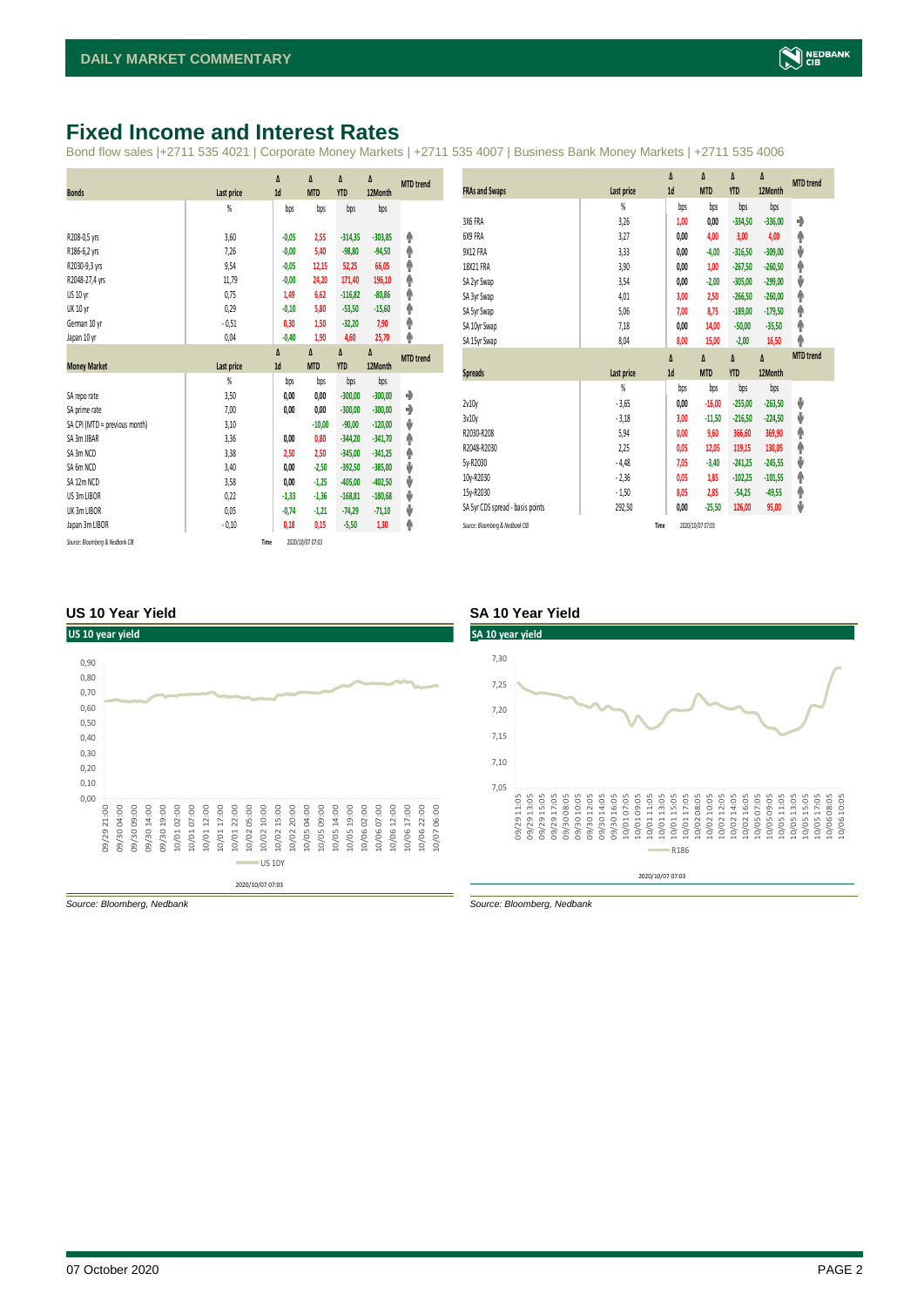

#### <span id="page-2-1"></span><span id="page-2-0"></span>**Currencies**

Business Banking FX | +27 11 535 4003 | Corporate FX | +2711 535 4002 | Institutional FX | +2711 535 4005

- The local trading session opened with the rand trading in the high 16.50s. Levels of activity in the foreign exchange markets were subdued yesterday, although price action on the day was skittish, after an initial foray sub the 16.5000 level, when the rand reached a best level of 16.4600. The rand traded broadly weaker for most of the session, ending the local session trading at 16.6000.
- In the overnight sessions, the rand traded to a high of 16.7400, before recovering to the current levels around 16.6400. The EURZAR is trading at 19.5175 and the GBPZAR is trading at 21.4350.
- The international markets also struggled to gain any real traction, with the EURUSD yesterday trading to a high of 1.1807 on the day, before comments from President Trump saw the USD recover. This morning, it currently trades at 1.1735. The GBPUSD traded steadily weaker yesterday, after opening marginally short of the 1.3000 level. It ended the day around the 1.2900 level, and is currently trading at 1.2888 this morning. Gold opened the day trading around the 1,910.00 level yesterday as the USD rebounded. It has drifted to 1,883.75 currently this morning.
- Data releases scheduled for today: locally, we have reserve data and the SACCI Business Confidence Index; from Europe, we have German industrial production, the French current account and trade data releases, and the ECB's Lagarde is speaking. From the US, we have consumer credit and the FOMC minutes.
- The foreign exchange markets remain cautious as headlines from the US regarding a call from President Trump to halt negotiations on further stimulus packages saw the USD rebound. The rand continues to trade on the back foot as a result. Locally, the Congress of South African Trade Unions (COSATU) is on a national strike.

| <b>Majors</b>                   | Last price | X <sub>A</sub><br>$-1d$ | X <sub>A</sub><br><b>MTD</b> | $\%$ $\Lambda$<br><b>YTD</b> | $% \Delta$<br>12Month | <b>MTD</b> trend | <b>USD trend</b>    |
|---------------------------------|------------|-------------------------|------------------------------|------------------------------|-----------------------|------------------|---------------------|
| GBPUSD                          | 1.29       | 0.05                    | $-0.26$                      | $-2.79$                      | 4.83                  | ψ                | USD strength        |
| <b>EURUSD</b>                   | 1.17       | $-0.01$                 | 0.10                         | 4,64                         | 6,95                  | Φ                | <b>USD</b> weakness |
| <b>USDJPY</b>                   | 105,72     | 0.09                    | 0.23                         | 2,73                         | $-1,46$               | 4                | USD strength        |
| <b>USDAUD</b>                   | 1.40       | $-0.30$                 | 0.55                         | $-1,49$                      | $-5,48$               | ٨                | USD strength        |
|                                 |            | X <sub>A</sub>          | X <sub>A</sub>               | %Δ                           | $% \Delta$            | <b>MTD</b> trend | <b>ZAR trend</b>    |
| <b>Rand crosses</b>             | Last price | $-1d$                   | <b>MTD</b>                   | <b>YTD</b>                   | 12Month               |                  |                     |
| <b>USDZAR</b>                   | 16.65      | $-0.50$                 | $-0.59$                      | 15,91                        | 8.83                  | Ů                | ZAR strength        |
| <b>GRP7AR</b>                   | 21,46      | $-0.40$                 | $-0.92$                      | 13,48                        | 13,03                 | ψ                | ZAR strength        |
| <b>EURZAR</b>                   | 19,53      | $-0.51$                 | $-0.46$                      | 19,64                        | 14.74                 | ψ                | ZAR strength        |
| AUDZAR                          | 11,86      | $-0,19$                 | $-1,16$                      | 17,04                        | 13,82                 | Ů                | ZAR strength        |
| ZARJPY                          | 6,35       | 0.57                    | 0.72                         | $-22.14$                     | $-11.26$              | A                | ZAR strength        |
|                                 |            | X <sub>A</sub>          | X <sub>A</sub>               | $% \Delta$                   | $% \Delta$            | <b>MTD</b> trend | <b>ZAR trend</b>    |
| <b>African FX</b>               | Last price | $-1d$                   | <b>MTD</b>                   | <b>YTD</b>                   | 12Month               |                  |                     |
| ZARMWK (Malawian kwacha)        | 45.17      | 0.74                    | 0.83                         | $-16,65$                     | $-6.68$               | Φ                | ZAR strength        |
| ZARBWP (Botswana pula)          | 0.69       | 0.48                    | $-0.29$                      | $-9,93$                      | $-5,75$               | ψ                | ZAR weakness        |
| ZARKES (Kenyan shilling)        | 6,52       | 0.49                    | 0.36                         | $-10,92$                     | $-4,50$               | Ŵ                | ZAR strength        |
| ZARMUR (Mauritian rupee)        | 2.39       | 0.48                    | 0.36                         | $-8,75$                      | 0,13                  | Φ                | ZAR strength        |
| ZARNGN (Nigerian naira)         | 23,09      | 0.81                    | 1.44                         | $-12,83$                     | $-3,53$               | Φ                | ZAR strength        |
| ZARGHS (Ghanian cedi)           | 0.35       | 0.49                    | 0.86                         | $-16.81$                     | $-3.61$               | Ŵ                | ZAR strength        |
| ZARZMW (Zambian kwacha)         | 1.21       | 0,49                    | 0.86                         | 16,93                        | 28,35                 | 4                | ZAR strength        |
| ZARMZN (Mozambican metical)     | 4,35       | 0,49                    | 0.82                         | $-1,17$                      | 6,31                  | 4                | ZAR strength        |
|                                 |            | X <sub>A</sub>          | X <sub>A</sub>               | $\%$ $\Lambda$               | %                     | <b>MTD</b> trend | <b>USD trend</b>    |
| <b>Emerging Market FX</b>       | Last price | $-1d$                   | <b>MTD</b>                   | <b>YTD</b>                   | 12Month               |                  |                     |
| <b>USDBRL (Brazilian Real)</b>  | 5,59       | 0,32                    | $-0,28$                      | 27,95                        | 26,57                 | Ů                | <b>USD</b> weakness |
| USDTRY (Turkish Lira)           | 7.79       | $-0.12$                 | 0.94                         | 23,60                        | 25,12                 | Φ                | USD strength        |
| USDMXN (Mexican Peso)           | 21,63      | $-0.45$                 | $-2.24$                      | 12,50                        | 9.50                  | ψ                | USD weakness        |
| <b>USDINR</b> (Indian Rupee)    | 73,49      | 0.04                    | $-0.37$                      | 2,87                         | 3.36                  | ψ                | <b>USD</b> weakness |
| <b>USDRUB</b> (Russian Ruble)   | 78,44      | 0.42                    | 1.02                         | 20,97                        | 17,18                 | ń,               | USD strength        |
| Source: Bloomberg & Nedbank CIB | Time       |                         | 2020/10/07 07:03             |                              |                       |                  |                     |

• Possible trading range for the rand today: 16.4000 to 16.9000

*\*Please note that the sign on the % change reflects the change on the headline number. The narrative indicates the trend direction over the month. For trade in any of these currencies, contact our FX dealing desks*



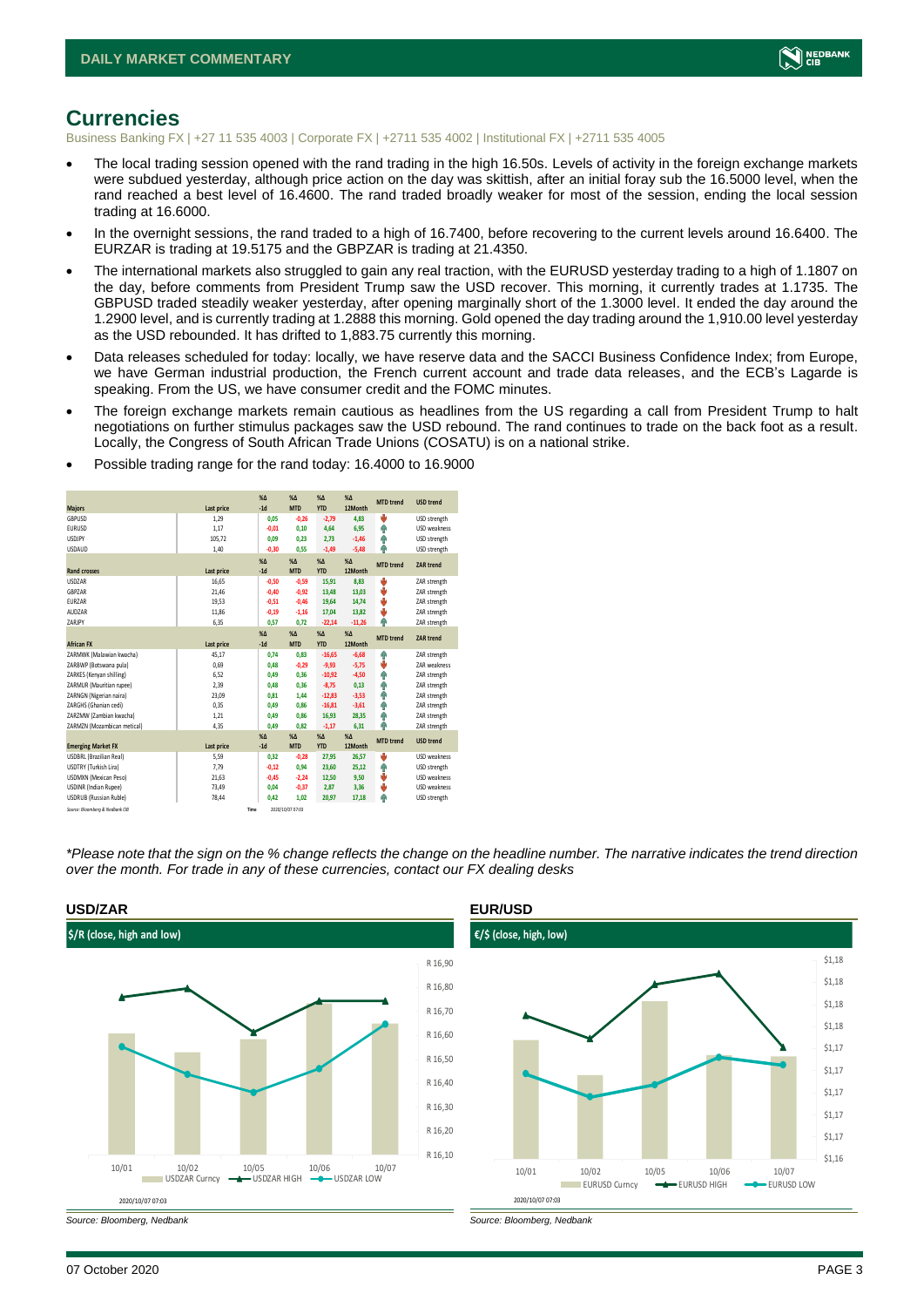# **Commodities**

Nedbank CIB Market Commentary | CIBMarketComm@Nedbank.co.za | +27 11 537 4091| +27 11 535 4038

- Oil prices slipped after U.S. President Trump dashed hopes for a fourth stimulus package to boost the coronavirus-hit economy and on a larger-than-expected build-up in U.S. crude stocks.
- Gold prices hovered near a one-week low hit in the previous session, after U.S. President Trump halted new stimulus talks, bolstering the dollar. Base metals mixed.

| <b>Commodities</b>              | Last price    | $%$ $\Delta$<br>$-1d$ | %Δ<br><b>MTD</b> | $% \Delta$<br><b>YTD</b> | $%$ $\Delta$<br>12Month | <b>MTD</b> trend |
|---------------------------------|---------------|-----------------------|------------------|--------------------------|-------------------------|------------------|
| Brent near future (\$)          | 42,05         | $-1,41$               | 2,69             | $-36,29$                 | $-27,93$                | Ĥ                |
| WTI crude (\$)                  | 39,95         | $-1,77$               | $-0,67$          | $-34,57$                 | $-24,27$                | N                |
| Gold spot (\$)                  | 1882,49       | 0,23                  | $-0,18$          | 24,07                    | 26,05                   | U                |
| Platinum spot (\$)              | 863,59        | 0,92                  | $-3,32$          | $-10,66$                 | $-1,63$                 | U                |
| SA white maize spot (R)         | 3 3 8 7 . 0 0 | $-0,09$               | 1,04             | 30,27                    | 16,11                   | Ĥ                |
| Source: Bloomberg & Nedbank CIB |               | Time                  | 2020/10/07 07:03 |                          |                         |                  |



*Source: Bloomberg, Nedbank*



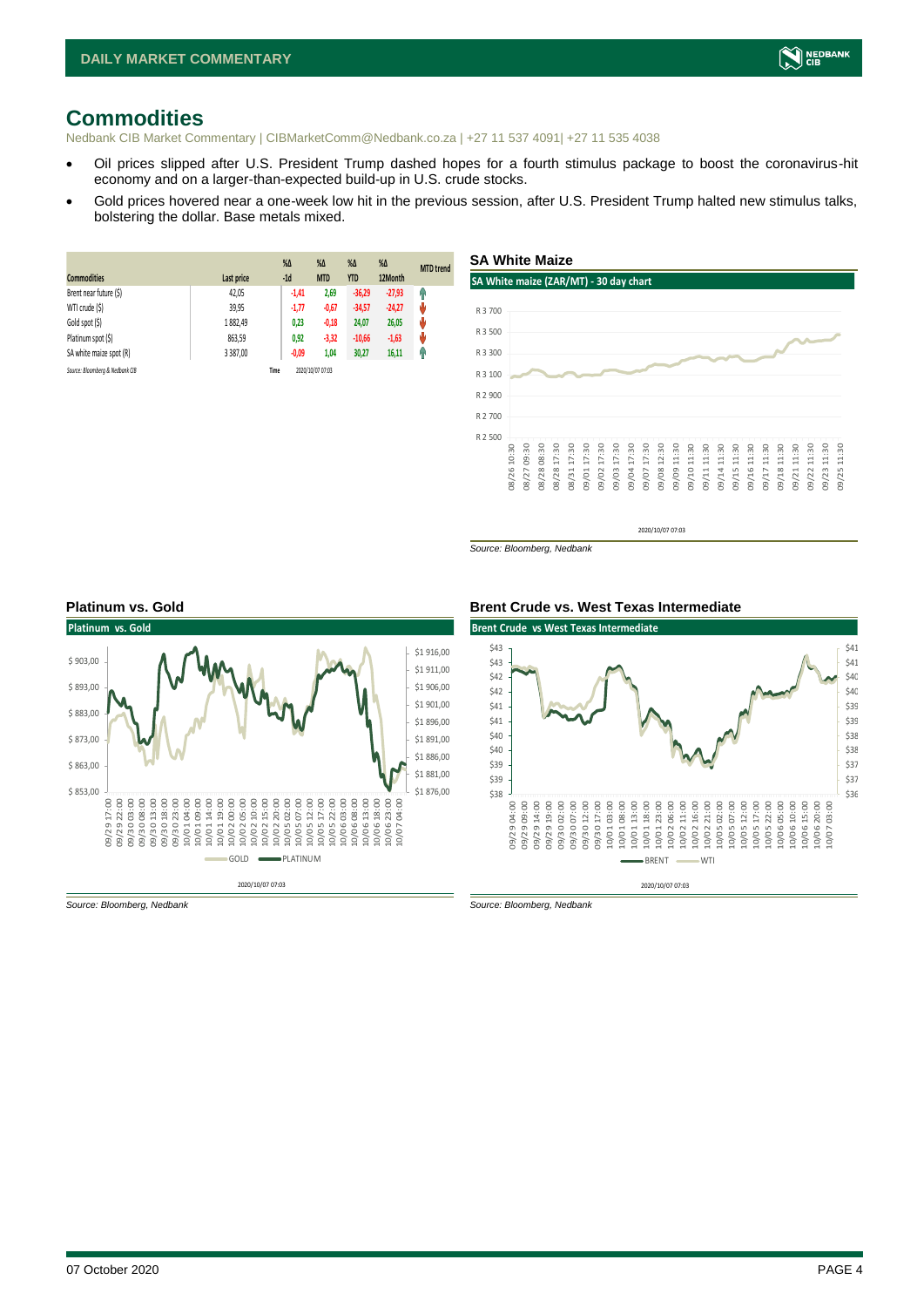

# <span id="page-4-1"></span><span id="page-4-0"></span>**Equities**

Cash equities | +2711 535 4030/31

#### **South Africa**

• Top40 -0.63%; Federal Reserve Chairman Powell warns of a weak US recovery without sufficient government aid; President Trump "feeling great", ready for debate. Little to no news locally saw our moves driven by global macro; bias seems to be on the cautious side, with profit taking in SA Inc. Banks -1.24%, GenRet -2.16% and SAPY -1.12%; diversified miners gave back the previous day's gains despite higher commodity prices. Flows: saw decent two-way in the retailers on the day, with locals better buyers, while foreigners provided the liquidity; we continue to see switch activity out of resources into telcos, while fairly active in the property space with decent two-way SAC, MSP, IPF, EPP and GRT. Worth noting: German factory orders beat cons est. at 4.5% vs 2.8% (m/m) for August but down 2.2% (y/y); US trade balance -USD67.1bn. Turnover at R18.4bn, same as yesterday; 184k BTI at 603, 310k MNP at 365, 400k BHP, 1.9m FSR at 4,030.

#### **UK/Europe**

• European equities erased gains to end little changed as investors sold the biggest winners of the past six months' rally and as the Federal Reserve chair warned of a weak US recovery without sufficient government aid. The Stoxx Europe 600 Index ended flat, wiping out an advance of as much as 0.5%. Technology and healthcare stocks, among investor favourites since the market started recovering in March, led the declines on Tuesday. In contrast, banks and travel and leisure shares, some of this year's worst performers, led the gains. Energy shares also outperformed as oil rose. European equities are off to a volatile start in October following last month's biggest drop since March. President Donald Trump's health condition is in focus after he returned from three days of hospital treatment for COVID-19, just weeks before the presidential election. Investors are also closely watching US lawmaker negotiations on a pandemic relief package; these have yet to yield a deal.

#### **USA**

• US stocks tumbled and bonds soared after President Trump said he is ending stimulus talks until after the election, just hours after Federal Reserve Chairman Jerome Powell renewed his warning that the economy will stumble without additional fiscal support. The benchmark S&P 500 slumped 1.4% after President Trump tweeted his comments late in the trading session, erasing a gain of as much as 0.7%. The Dow Jones Industrial Average and Nasdaq Composite Indices also turned negative. Treasuries surged and the USD jumped against most of its major peers. An ETF that tracks the largest tech stocks fell an additional 0.6% in late trading after a House panel proposed a series of far-reaching antitrust reforms to curb the power of US technology giants including Amazon.com and Alphabet Inc.

#### **Asia**

• S&P 500 futures were little changed after the benchmark fell more than 1% overnight. Fresh comments from President Trump calling for support for airlines and the Paycheck Protection Program helped reverse earlier losses. Shares saw modest gains in Hong Kong and South Korea and fluctuated in Japan. Treasury yields held overnight declines. Nasdaq futures had earlier retreated after a House panel proposed a series of far-reaching antitrust reforms to curb the power of US technology giants including Amazon.com and Alphabet Inc. Elsewhere, Australia's three-year bond yield dropped to an all-time low on plans to issue less debt than estimated, while stocks rose after Tuesday's budget announcement.

|                                 |              | $\%$ $\Delta$ | $\%$ $\Delta$    | $\%$ $\Delta$ | $\%$ $\Delta$ | 2019        | <b>MTD</b> trend |
|---------------------------------|--------------|---------------|------------------|---------------|---------------|-------------|------------------|
| <b>Developed Markets</b>        | Last price   | $-1d$         | <b>MTD</b>       | <b>YTD</b>    | 12Month       | Performance |                  |
| Dow Jones                       | 27 772,76    | $-1,34$       | $-0,03$          | $-2,68$       | 4,89          | 22,34       | V                |
| Nasdao                          | 11 154,60    | $-1,57$       | $-0.12$          | 24,32         | 40,20         | 35,23       | V                |
| S&P 500                         | 3 3 6 0, 9 5 | $-1,40$       | $-0,06$          | 4,03          | 14,37         | 28,88       | J                |
| DJ Eurostoxx 50                 | 3 2 3 3 3 0  | 0.41          | 1.24             | $-13,67$      | $-6,85$       | 25,12       | ۸                |
| DAX                             | 12 906,02    | 0,61          | 1,14             | $-2,59$       | 6,68          | 25,22       | ٨                |
| CAC                             | 4895.46      | 0,48          | 1,92             | $-18,11$      | $-11,34$      | 26,46       | ٨                |
| <b>FTSE</b>                     | 5 9 4 9.94   | 0.12          | 1.43             | $-21,11$      | $-17,34$      | 12,00       | ۸                |
| ASX200                          | 6 0 3 9,00   | 1,29          | 3.84             | $-9,65$       | $-7,99$       | 13,38       | ۸                |
| Nikkei 225                      | 23 384,92    | $-0.21$       | 0,86             | $-1,15$       | 9,40          | 20,93       | ۸                |
| MSCI World                      | 2382,57      | $-0,87$       | 0,65             | 1,02          | 10,72         | 25,19       | ۸                |
|                                 |              | $\%$ $\Delta$ | $\%$ $\Delta$    | $\% \Delta$   | $\%$ $\Delta$ | 2019        |                  |
| <b>Emerging Markets</b>         | Last price   | $-1d$         | <b>MTD</b>       | <b>YTD</b>    | 12Month       | Performance | <b>MTD</b> trend |
| Hang Seng                       | 24 091,97    | 0,46          | 2,70             | $-14,54$      | $-6,70$       | 9,07        | ł                |
| Shanghai                        | 3 2 18,05    | $-0,20$       | 0,00             | 5,51          | 10,77         | 23,72       | Đ                |
| Brazil Bovespa                  | 95 615,00    | $-0.49$       | 1.07             | $-17,32$      | $-4,93$       | 27.07       | ł                |
| India - NSE                     | 39 856,41    | 0.71          | 4.70             | $-3,39$       | 6,19          | 14,38       | ۸                |
| Russia Micex                    | 2892,99      | 0.38          | $-0,44$          | $-5,02$       | 6,39          | 28,21       | V                |
| <b>MSCI Emerging</b>            | 1 1 0 2, 4 7 | 1,02          | 1,89             | $-1,09$       | 10,89         | 15,38       | ۸                |
|                                 |              | $\%$ $\Delta$ | $\%$ $\Delta$    | $\%$ $\Delta$ | $\%$ $\Delta$ | 2019        |                  |
| <b>SA Indices</b>               | Last price   | $-1d$         | <b>MTD</b>       | <b>YTD</b>    | 12Month       | Performance | <b>MTD</b> trend |
| <b>ISE All Share</b>            | 54 203,83    | $-0,59$       | $-0.11$          | $-5,05$       | $-0.93$       | 8,24        | V                |
| Top 40                          | 49 869,36    | $-0.63$       | $-0,35$          | $-1,86$       | 2,54          | 8,75        | V                |
| Resi 10                         | 52 420,11    | $-1,15$       | $-1,80$          | 6,42          | 19,98         | 20,01       | V                |
| Indi 25                         | 73 798,27    | $-0,03$       | 0.83             | 6,49          | 7,14          | 8,82        | ۸                |
| Fini 15                         | 10 050.37    | $-1,24$       | $-0.21$          | $-35,89$      | $-35,07$      | $-4,30$     | V                |
| Source: Bloomberg & Nedbank CIB | Time         |               | 2020/10/07 07:03 |               |               |             |                  |





*Source: Bloomberg, Nedbank*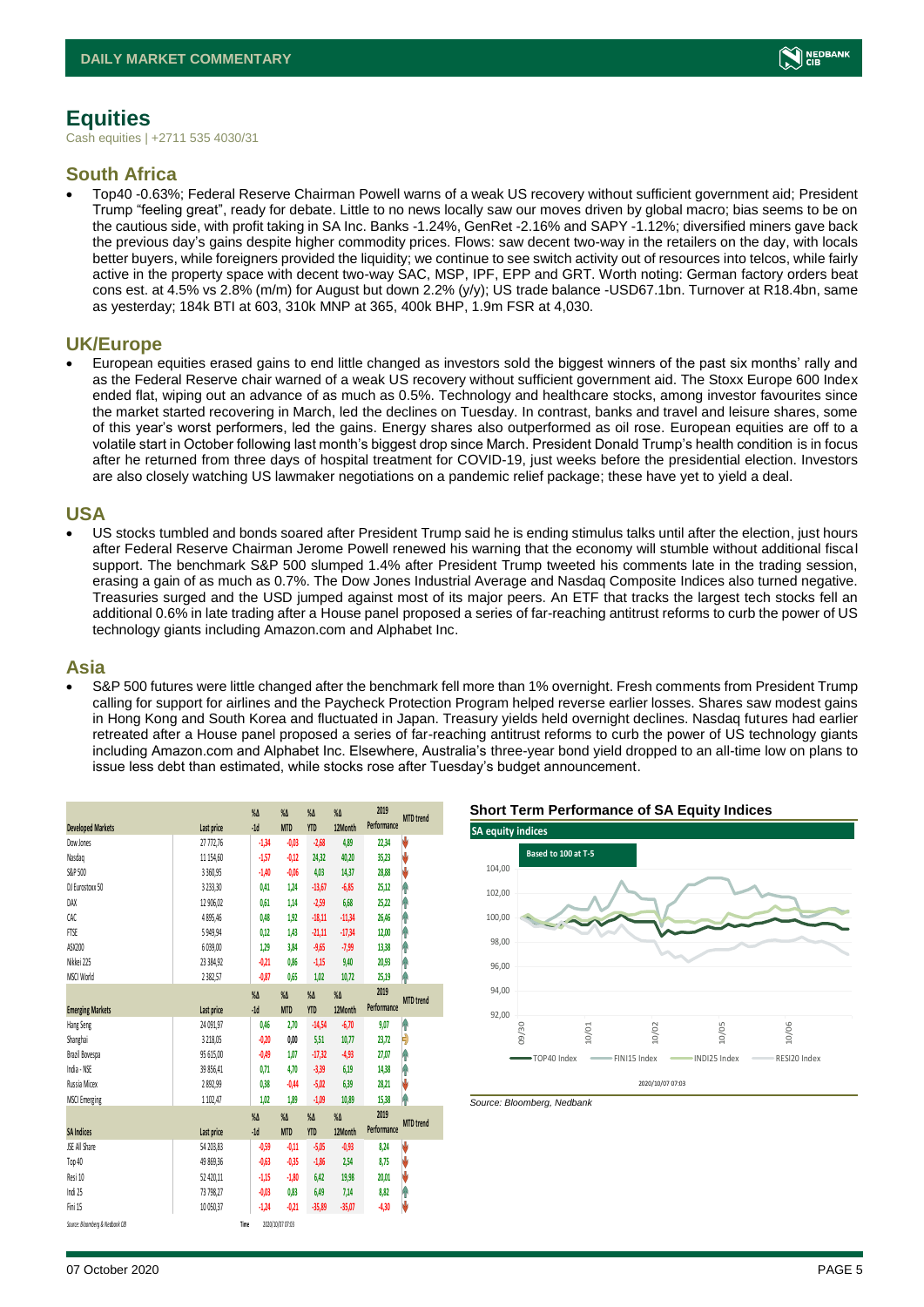#### **Last Day To Trade**

Susan Correia | Scorreia@Nedbankcapital.co.za | +27 11 295 8227

|                        | <b>SHARE CODE SHARE NAME</b>  | <b>DIVIDEND / INTEREST RATE</b> |
|------------------------|-------------------------------|---------------------------------|
| <b>13 October 2020</b> |                               |                                 |
| AVI                    | AVI Ltd                       | dividend @ 250cps               |
| <b>IPF</b>             | Investec Property Fund Ltd    | dividend $@39.054020$ cps       |
| <b>TRL</b>             | <b>Trellidor Holdings Ltd</b> | dividend @ 8cps                 |
| <b>VKE</b>             | Vukile Property Fund Ltd      | dividend $@$ 48.186720cps       |

*Source: JSE*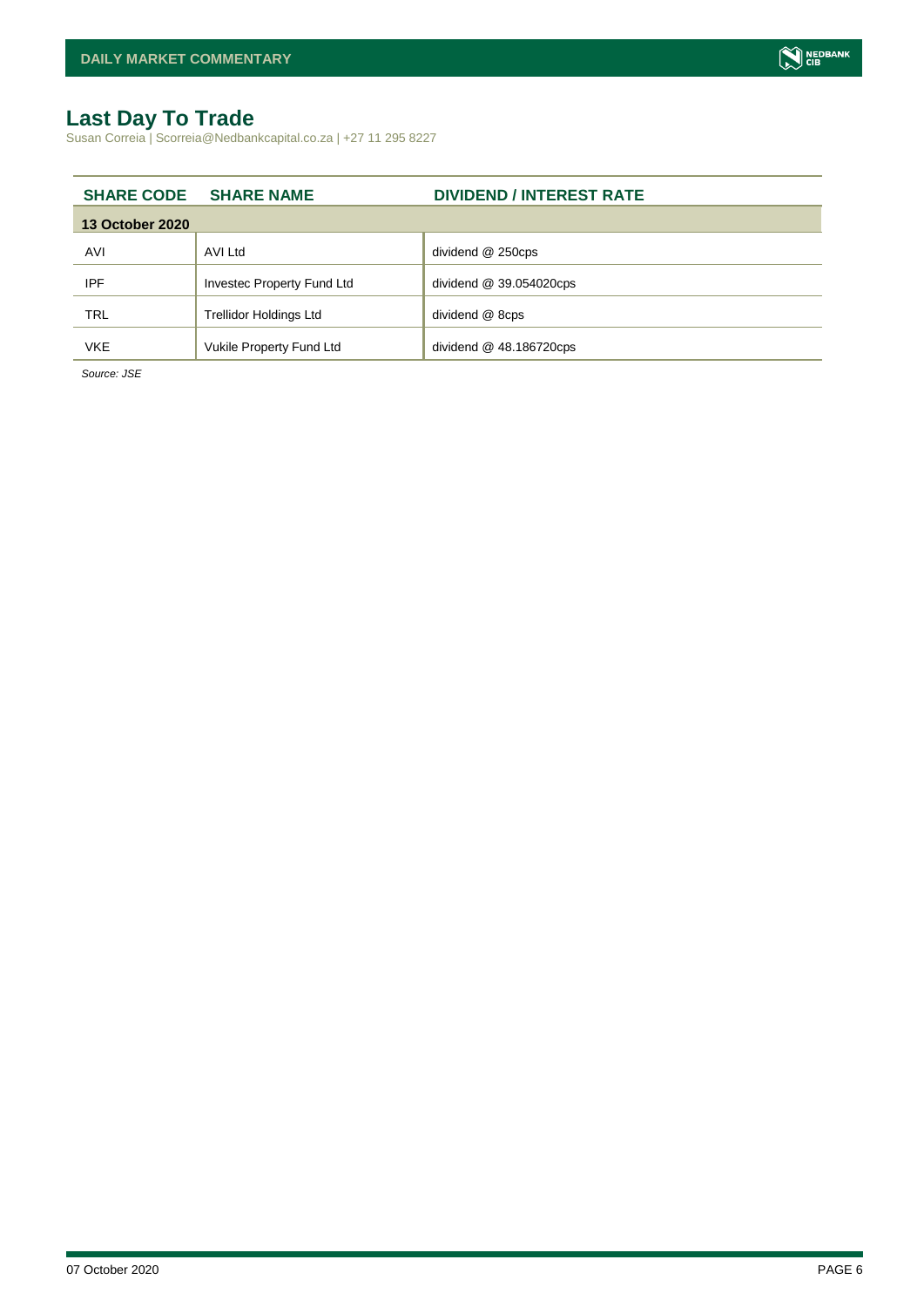# <span id="page-6-0"></span>**JSE Performance**

Nedbank CIB Market Commentary | CIBMarketComm@Nedbank.co.za | +27 11 537 4091

|                                    |            | %Δ      | %Δ         | %Δ         | %Δ       | 2019        | <b>MTD</b> trend |
|------------------------------------|------------|---------|------------|------------|----------|-------------|------------------|
| <b>Top40 constituents</b>          | Last price | $-1d$   | <b>MTD</b> | <b>YTD</b> | 12Month  | Performance |                  |
| ABG: Absa Group Ltd                | 90,00      | $-2,11$ | 0,76       | $-39,72$   | $-40,78$ | $-7,74$     | φ                |
| AGL: Anglo American Plc            | 399,00     | $-0,95$ | $-2,04$    | 0,04       | 16,98    | 23,76       | V                |
| AMS: Anglo American Platinum Ltd   | 1 160,00   | 1,15    | $-0,26$    | $-9,32$    | 13,32    | 143,03      | V                |
| ANG: Anglogold Ashanti Ltd         | 429,81     | $-0,90$ | $-0,76$    | 35,80      | 38,21    | 74,14       | V                |
| APN : Aspen Pharmacare Holdings Lt | 116,29     | $-0,73$ | $-2,51$    | $-2,46$    | 24,37    | $-11,57$    | V                |
| BHP: Bhp Group Plc                 | 347,82     | $-2,04$ | $-3,12$    | 5,47       | 10,82    | 8,56        | ♦                |
| BID: Bid Corp Ltd                  | 255,86     | $-0,81$ | $-0,93$    | $-22,52$   | $-25,51$ | 24,61       | V                |
| BTI: British American Tobacco Plc  | 590,86     | $-1,34$ | $-0,12$    | $-1,09$    | 12,25    | 27,29       | ψ                |
| BVT: Bidvest Group Ltd             | 136,90     | $-2,21$ | $-0,88$    | $-33,14$   | $-28,47$ | $-1,01$     | V                |
| CFR : Financiere Richemont-Dep Rec | 111,15     | $-0,24$ | $-1,04$    | 1,48       | 5,17     | 16,96       | V                |
| CLS : Clicks Group Ltd             | 220,00     | $-1,68$ | $-1,05$    | $-14,26$   | $-11,20$ | 34,02       | ψ                |
| CPI : Capitec Bank Holdings Ltd    | 1040,67    | $-0,02$ | 0,32       | $-28,04$   | $-22,28$ | 29,35       | φ                |
| DSY: Discovery Ltd                 | 128,80     | $-2,65$ | 0,69       | 6,77       | 10,88    | $-24,51$    | φ                |
| EXX : Exxaro Resources Ltd         | 125,40     | $-0,59$ | 0,74       | $-4,38$    | $-3,49$  | $-4,88$     | φ                |
| FSR: Firstrand Ltd                 | 40,28      | $-1,52$ | $-2,30$    | $-35,86$   | $-36,63$ | $-4,21$     | ψ                |
| GFI: Gold Fields Ltd               | 204,06     | $-1,06$ | 0,38       | 112,85     | 147,92   | 94,30       | φ                |
| GRT : Growthpoint Properties Ltd   | 11,99      | $-2,52$ | $-2,12$    | $-45,77$   | $-46,09$ | $-5,11$     | ψ                |
| HAR: Harmony Gold Mining Co Ltd    | 90,92      | 0,06    | 2,00       | 77,58      | 93,12    | 103,17      | φ                |
| IMP : Impala Platinum Holdings Ltd | 143,00     | $-0,36$ | $-1,70$    | $-0,36$    | 37,14    | 291,28      | ♦                |
| INL: Investec Ltd                  | 33,90      | 1,71    | 7,45       | $-42,48$   | $-38,20$ | 5,01        | φ                |
| INP: Invested Plc                  | 33,60      | 2,41    | 8,32       | $-48,88$   | $-44,79$ | 2,89        | φ                |
| MCG: Multichoice Group Ltd         | 118,15     | 5,44    | 21,97      | 1,42       | $-3,02$  |             | φ                |
| MNP: Mondi Plc                     | 355,83     | $-2,11$ | 0,09       | 9,05       | 23,94    | 7,31        | Ą                |
| MRP : Mr Price Group Ltd           | 129,70     | $-3,56$ | $-1,75$    | $-28,93$   | $-18,41$ | $-25,86$    | ψ                |
| MTN: Mtn Group Ltd                 | 55,18      | $-0,38$ | $-1,71$    | $-33,11$   | $-42,20$ | $-7,31$     | ψ                |
| NED : Nedbank Group Ltd            | 104,34     | $-1,57$ | 3,54       | $-51,31$   | $-53,36$ | $-21,99$    | φ                |
| NHM: Northam Platinum Ltd          | 167,35     | 1,14    | $-1,70$    | 35,37      | 87,68    | 185,76      | ψ                |
| NPN : Naspers Ltd-N Shs            | 3 018,50   | 0,80    | 1,98       | 31,77      | 32,82    | 19,65       | φ                |
| NRP : Nepi Rockcastle Plc          | 66,48      | $-0,98$ | $-3,65$    | $-44,01$   | $-48,39$ | 9,58        | V                |
| OMU: Old Mutual Ltd                | 10,29      | $-1,06$ | $-0,68$    | $-47,66$   | $-48,68$ | $-12,23$    | ♦                |
| PRX: Prosus Nv                     | 1541,97    | $-1,03$ | 0,01       | 46,30      | 41,99    |             | φ                |
| REM : Remgro Ltd                   | 91,99      | $-2,37$ | $-2,16$    | $-35,46$   | $-23,03$ | 0,13        | V                |
| RNI : Reinet Investments Sca       | 284,07     | $-0,17$ | $-2,21$    | 2,37       | 6,31     | 27,03       | ψ                |
| SBK: Standard Bank Group Ltd       | 107,50     | $-2,47$ | $-0,50$    | $-36,13$   | $-38,04$ | $-5,87$     | V                |
| SHP: Shoprite Holdings Ltd         | 132,91     | $-2,39$ | $-2,74$    | 5,55       | 4,43     | $-33,78$    | ψ                |
| SLM : Sanlam Ltd                   | 53,00      | 0,38    | 1,94       | $-33,00$   | $-30,20$ | $-0,88$     | φ                |
| SOL: Sasol Ltd                     | 124,13     | 0,89    | $-4,20$    | $-59,10$   | $-53,77$ | $-28,59$    | ψ                |
| SPP: Spar Group Limited/The        | 185,61     | $-0,98$ | $-2,13$    | $-6,03$    | $-3,74$  | $-4,81$     | ψ                |
| SSW : Sibanye Stillwater Ltd       | 46,46      | 0,15    | 0,30       | 29,45      | 94,64    | 258,18      | φ                |
| VOD: Vodacom Group Ltd             | 123,30     | $-0,56$ | 0,02       | 6,94       | 3,92     | $-12,65$    | φ                |
| WHL: Woolworths Holdings Ltd       | 36,33      | $-2,60$ | 3,06       | $-25,25$   | $-33,68$ | $-11,78$    | φ                |
|                                    |            |         |            |            |          |             |                  |

 $Source: Bloomberg & Nedbank *CB*$ 

Time 2020/10/07 07:03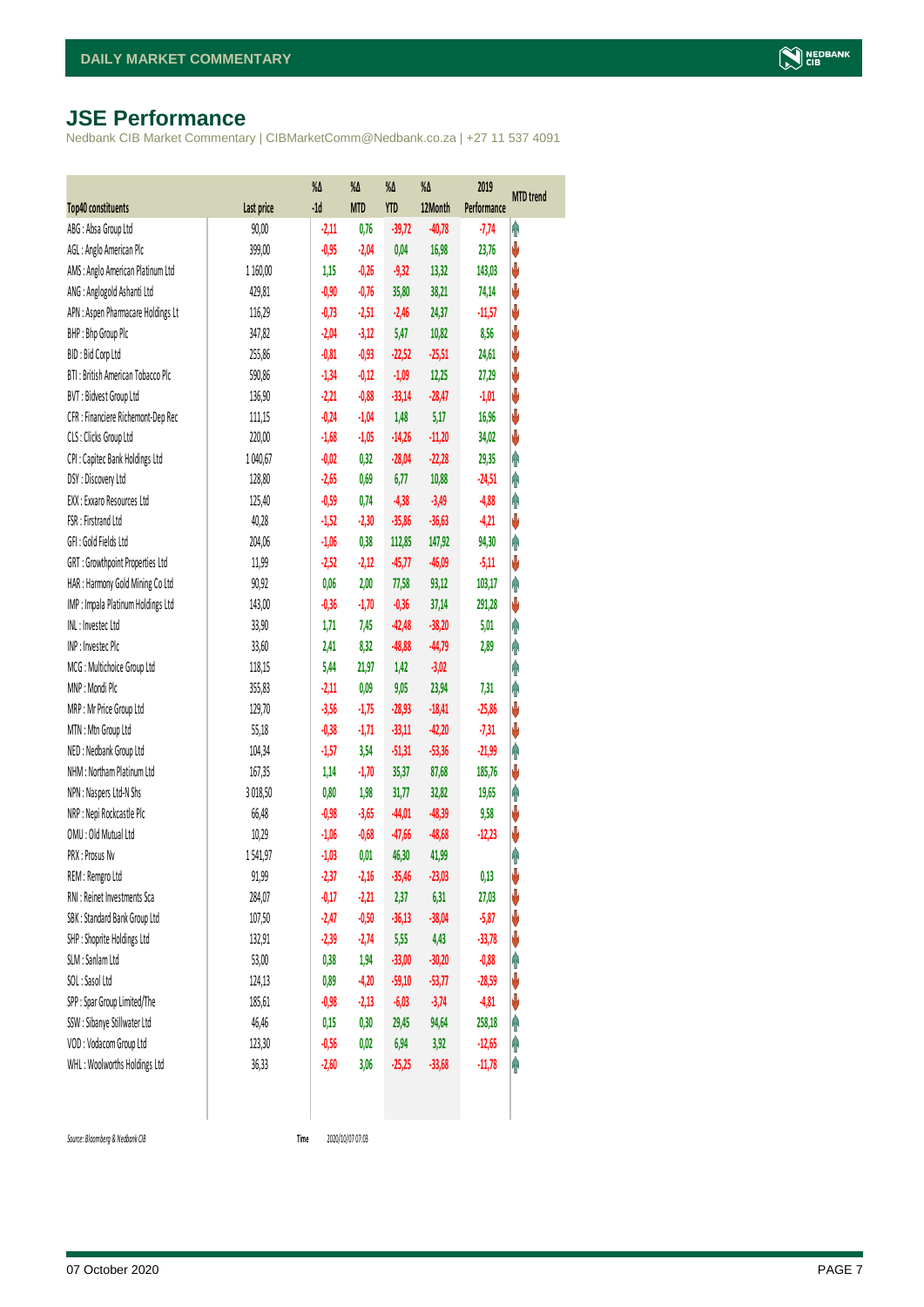# <span id="page-7-0"></span>**Economic Calendar**

Nedbank CIB Market Commentary | CIBMarketComm@Nedbank.co.za | +27 11 537 4091

|                          | Country | Event                            | Period        | Survey     | Actual               | Prior      | Revised    |
|--------------------------|---------|----------------------------------|---------------|------------|----------------------|------------|------------|
| 06-October               |         |                                  |               |            |                      |            |            |
| 08:00 AM                 | GE      | Factory Orders WDA YoY           | AUG           | $-3,8%$    | $-2,2%$              | $-7,3%$    | $-6,9%$    |
| 02:30 PM                 | US      | Trade Balance                    | AUG           | USD -66,2b | USD -67,1b           | USD -63,6b | USD -63,4b |
| 04:00 PM                 | US      | JOLTS Job Openings               | AUG           | 6500       | 6493                 | 6618       | 6697       |
| 07-October               |         |                                  |               |            |                      |            |            |
| 12:00 AM                 | CH      | Foreign Reserves                 | <b>SEP</b>    | USD 3157b  | USD 3165b            | USD 3165b  |            |
| 08:00 AM                 | SA      | Gross Reserves                   | <b>SEP</b>    | USD 55,0b  | $\blacksquare$       | USD 55,8b  |            |
| 08:00 AM                 | GE      | Industrial Production WDA YoY    | AUG           | $-8,65%$   |                      | $-10,00%$  |            |
| 08:00 AM                 | SA      | Net Reserves                     | <b>SEP</b>    | USD 50,9b  | $\blacksquare$       | USD 50,5b  |            |
| 11:30 AM                 | SA      | <b>SACCI Business Confidence</b> | SEP           |            |                      | 82,8       |            |
| 08:00 PM                 | US      | <b>FOMC Meeting Minutes</b>      | <b>SEP 16</b> |            |                      |            |            |
| 09:00 PM                 | US      | Consumer Credit                  | AUG           | USD 14,0b  |                      | USD 12,3b  |            |
| 08-October               |         |                                  |               |            |                      |            |            |
| 01:50 AM                 | JN      | Trade Balance BoP Basis          | AUG           | JPY 404b   | $\blacksquare$       | JPY 137b   |            |
| 01:50 AM                 | JN      | BoP Current Account Adjusted     | AUG           | JPY 1545b  | $\blacksquare$       | JPY 964b   |            |
| 08:00 AM                 | GE      | Current Account Balance          | AUG           | EUR 16,2b  | $\blacksquare$       | EUR 20,0b  |            |
| 08:00 AM                 | GE      | Imports SA MoM                   | AUG           | 1,45%      | $\blacksquare$       | 1,10%      |            |
| 08:00 AM                 | GE      | Exports SA MoM                   | AUG           | 1,50%      |                      | 4,70%      |            |
| 08:00 AM                 | GE      | Trade Balance                    | AUG           | EUR 16,0b  | $\blacksquare$       | EUR 19,2b  |            |
| 09-October               |         |                                  |               |            |                      |            |            |
| 01:30 AM                 | JN      | Overall Household Spending YoY   | AUG           | $-6,70%$   | $\blacksquare$       | $-7,60%$   |            |
| 03:45 AM                 | CH      | Caixin China PMI Services        | <b>SEP</b>    | 54,3       |                      | 54,0       |            |
| 08:00 AM                 | UK      | Industrial Production YoY        | AUG           | $-4,70%$   |                      | $-7,80%$   |            |
| 08:00 AM                 | UK      | Manufacturing Production YoY     | AUG           | $-5,90%$   |                      | $-9,40%$   |            |
| 08:00 AM                 | UK      | Trade Balance                    | AUG           | GBP 0m     |                      | GBP 1074m  |            |
| 04:00 PM                 | US      | Wholesale Inventories MoM        | AUG F         | 0,50%      |                      | 0,50%      |            |
| 04:00 PM                 | US      | Wholesale Trade Sales MoM        | AUG           |            | $\ddot{\phantom{1}}$ | 4,60%      |            |
|                          |         |                                  |               |            |                      |            |            |
| <b>Source: Bloomberg</b> |         | 2020/10/07 07:02                 |               |            |                      |            |            |